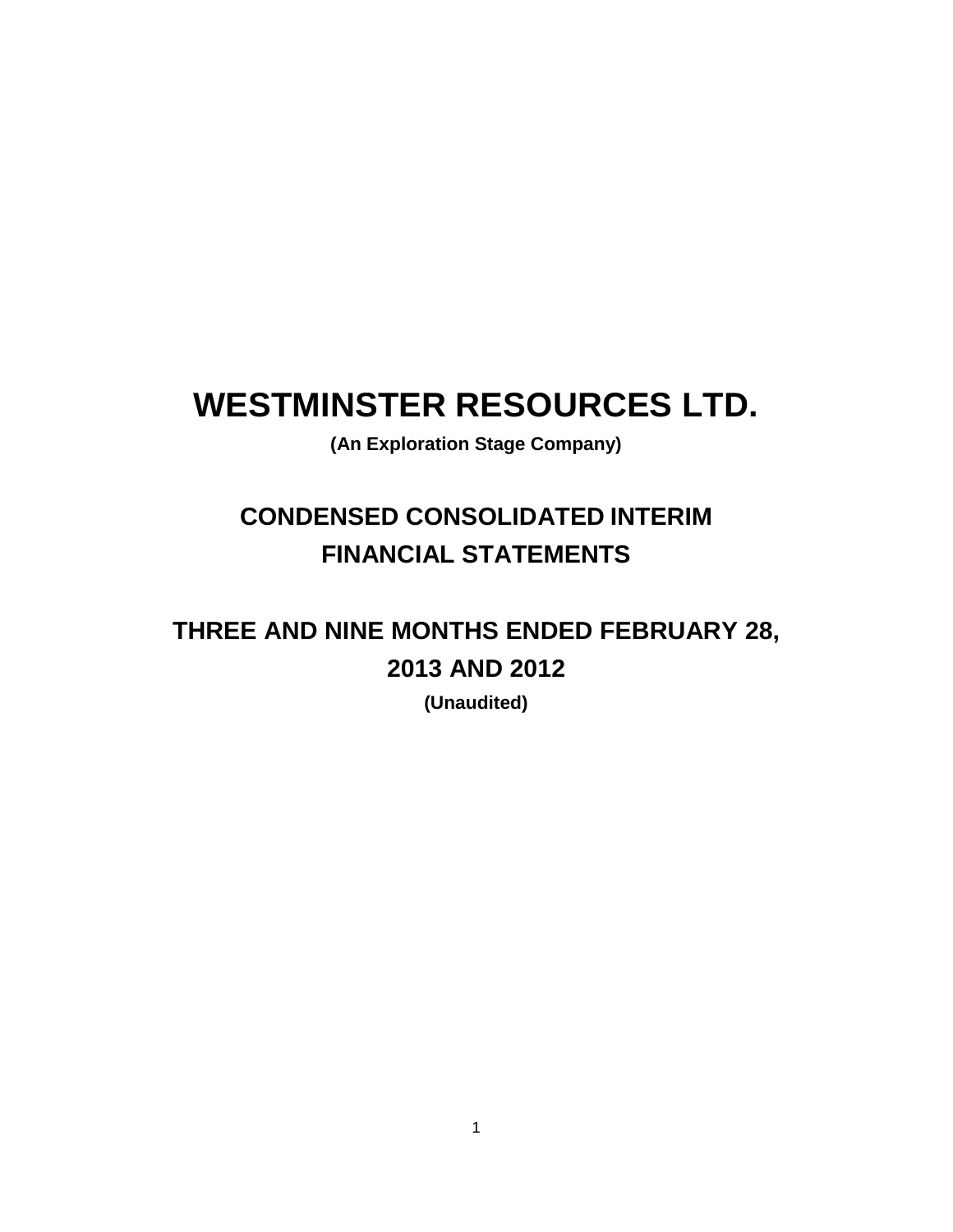## **WESTMINSTER RESOURCES LTD. CONDENSED CONSOLIDATED INTERIM STATEMENTS OF FINANCIAL POSITION (Expressed in Canadian dollars - unaudited)**

|                                                  | February 28,<br>2013 | May 31,<br>2012 |
|--------------------------------------------------|----------------------|-----------------|
|                                                  | $- $ -$              | $-$ \$ -        |
| <b>ASSETS</b>                                    |                      |                 |
| <b>Current assets</b>                            |                      |                 |
| Cash and cash equivalents                        | 640,088              | 562,201         |
| Accounts receivable                              | 376,397              | 340,326         |
| Prepaid                                          | 9,503                | 6,274           |
| Deposits                                         | 38,746               | 36,530          |
|                                                  | 1,064,734            | 945,331         |
| <b>Deposits</b>                                  | 21,829               | 21,829          |
| <b>Equipment and leaseholds</b>                  | 75,242               | 81,315          |
| Mineral property interests (Note 3)              | 2,340,848            | 2,339,614       |
|                                                  | 3,502,653            | 3,388,089       |
|                                                  |                      |                 |
| <b>LIABILITIES</b><br><b>Current liabilities</b> |                      |                 |
| Accounts payable and accrued liabilities         | 560,439              | 624,802         |
| <b>SHAREHOLDERS' EQUITY</b>                      |                      |                 |
| Share capital (Note 4)                           | 13,488,190           | 12,473,182      |
| Reserves (Note 5)                                | 1,764,131            | 1,661,729       |
| <b>Deficit</b>                                   | (12, 310, 107)       | (11, 371, 624)  |
|                                                  | 2,942,214            | 2,763,287       |
|                                                  | 3,502,653            | 3,388,089       |

"*Glen Indra*" Glen Indra Director

"*Glen MacDonald*" Glen MacDonald Director

See Notes to Consolidated Financial Statements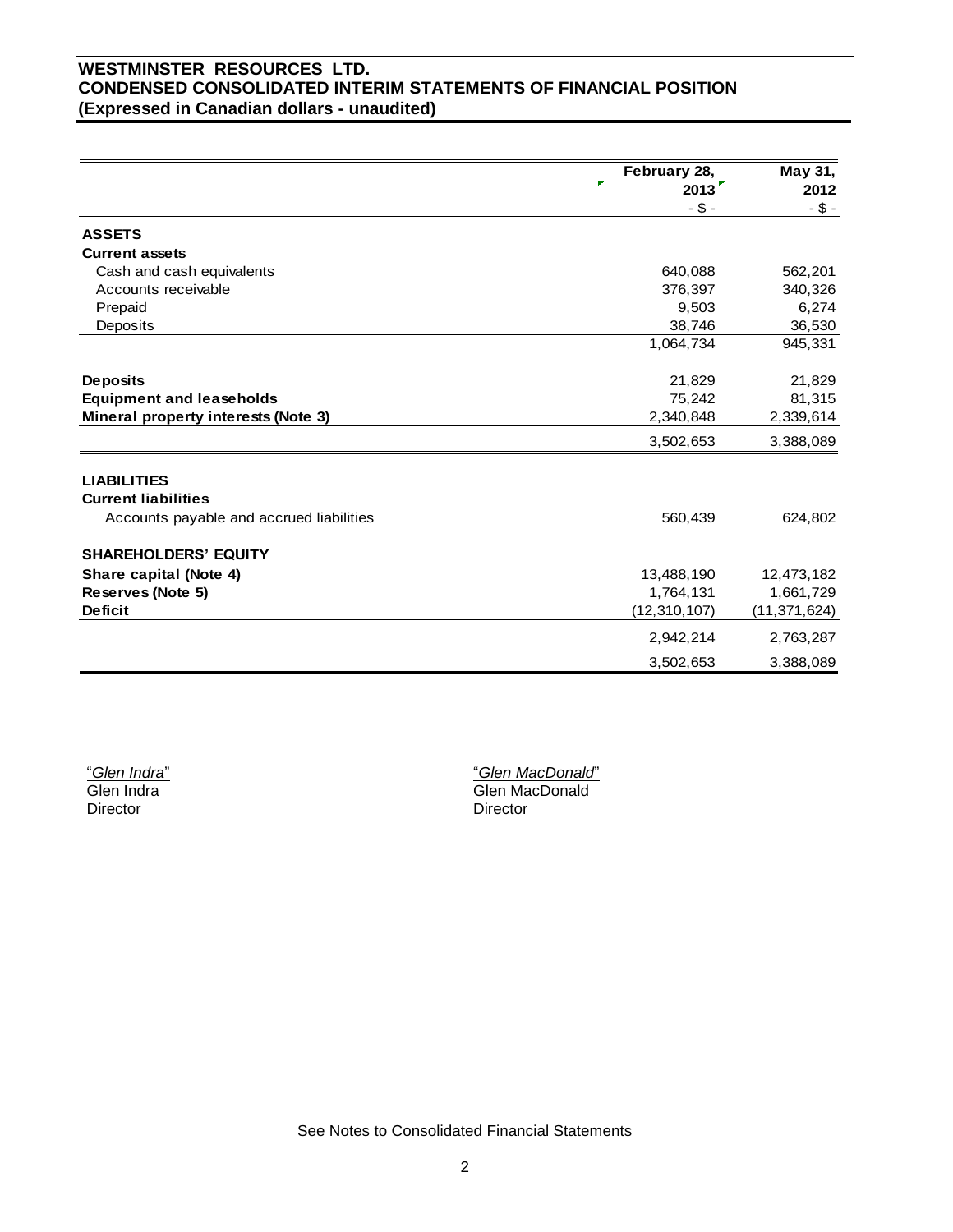## **WESTMINSTER RESOURCES LTD. CONDENSED CONSOLIDATED INTERIM STATEMENTS OF COMPREHENSIVE LOSS (Expressed in Canadian dollars)**

|                                                         |            | Three months ended<br>February 28, |            | Nine months ended<br>February 28, |
|---------------------------------------------------------|------------|------------------------------------|------------|-----------------------------------|
|                                                         | Р<br>2013  | 2012                               | 2013       | 2012                              |
|                                                         | $-$ \$ -   | $-$ \$ -                           | $-5-$      | $-$ \$ -                          |
| <b>Expenses</b>                                         |            |                                    |            |                                   |
| Office                                                  | 46,527     | (11, 761)                          | 172,699    | 138,795                           |
| Conferences and investor relations                      | 56,740     | 55,774                             | 182,826    | 169,571                           |
| Management fees (Note 6)                                | 52,500     | 45,000                             | 157,500    | 127,500                           |
| Share-based payments                                    |            | (3,820)                            | 102,402    | 3,820                             |
| Accounting and audit fees (Note 6)                      | 34,000     | 21,000                             | 130,860    | 110,430                           |
| Travel and entertainment                                | 16,263     | 17,835                             | 57,719     | 72,899                            |
| Regulatory and filing fees                              | 9,805      | 32,201                             | 44,715     | 55,648                            |
| Consulting fees                                         | 14,500     | 4,500                              | 45,698     | 16,500                            |
| Amortization                                            | 8,129      | 8,129                              | 24,387     | 24,387                            |
| Legal fees                                              | 483        | 7,135                              | 6,828      | 17,072                            |
| Bank charges and interest                               | 746        | 686                                | 1,935      | 8,605                             |
| Financing charges                                       |            |                                    |            | 20,400                            |
|                                                         | 239,693    | 176,678                            | 927,569    | 765,628                           |
| <b>Other items</b>                                      |            |                                    |            |                                   |
| Foreign exchange loss (gain)                            | (41, 530)  | 435,498                            | 15,181     | 64,193                            |
| Interest income                                         | (2, 543)   |                                    | (4, 268)   | (4,228)                           |
|                                                         |            |                                    |            |                                   |
| Net loss and comprehensive loss for year                | 195,620    | 612,176                            | 938,482    | 825,592                           |
| Loss per share - basic and diluted                      | 0.00       | 0.01                               | 0.01       | 0.02                              |
| Weighted average number of common shares<br>outstanding | 86,922,926 | 50,953,007                         | 81,234,420 | 50,953,007                        |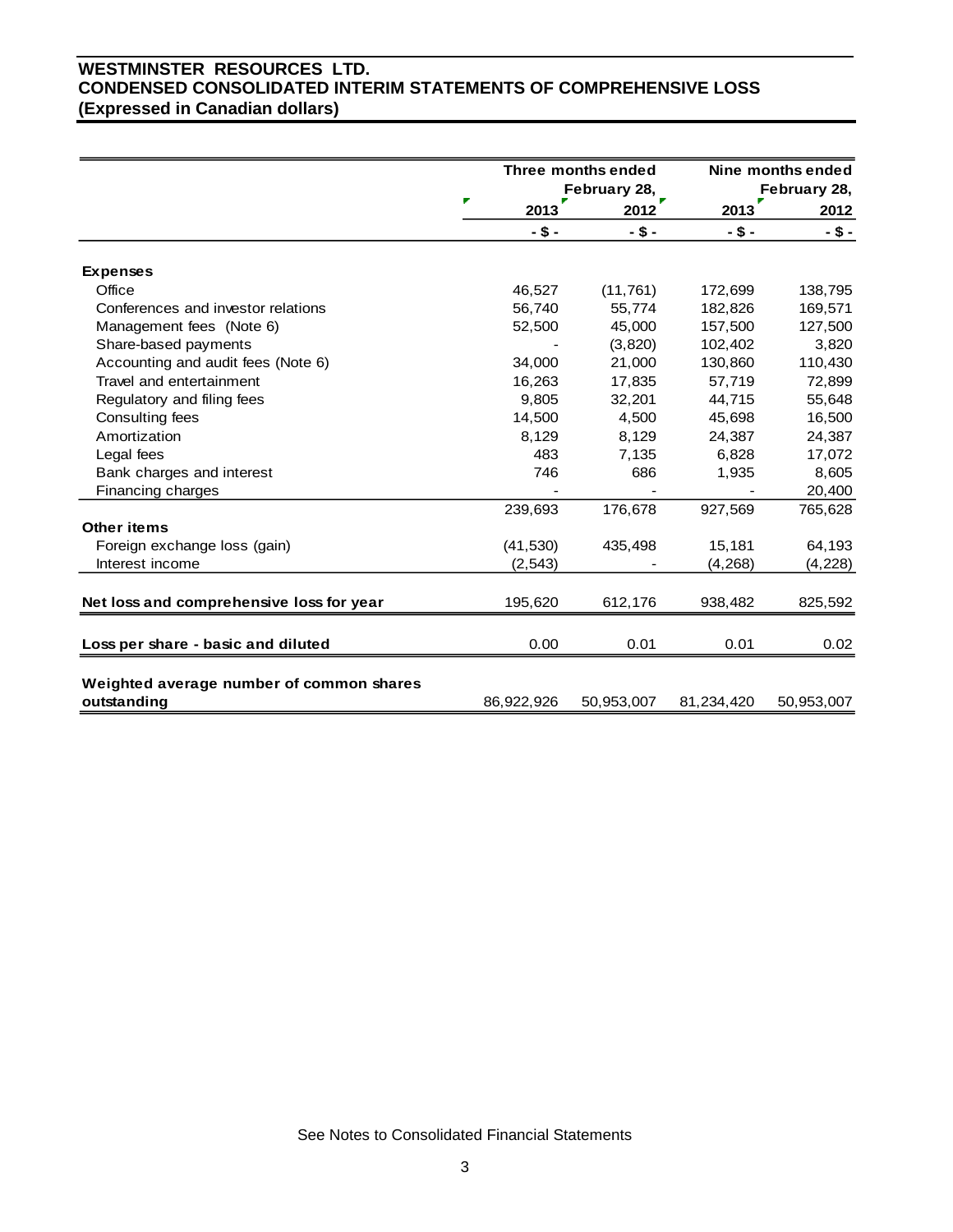## **WESTMINSTER RESOURCES LTD. CONDENSED CONSOLIDATED INTERIM STATEMENTS OF CHANGES IN SHAREHOLDER'S EQUITY (Expressed in Canadian dollars)**

|                                                                               | <b>Share capital</b><br><b>Reserves</b> |                          |                                              |                                       |                         |                                                 |
|-------------------------------------------------------------------------------|-----------------------------------------|--------------------------|----------------------------------------------|---------------------------------------|-------------------------|-------------------------------------------------|
|                                                                               | Number of<br>shares                     | <b>Amount</b><br>$- $ -$ | Share-based<br>payments<br>reserve<br>$-5 -$ | <b>Warrants</b><br>reserve<br>$- $ -$ | <b>Deficit</b><br>$-5-$ | <b>Total</b><br>shareholder's<br>equity<br>-\$- |
| Balance, May 31, 2012                                                         | 76,772,846                              | 12,473,182               | 1,023,359                                    | 638,370                               | (11, 371, 624)          | 2,763,287                                       |
| Share issuances for agent's<br>warrants exercise<br>Share issuances for cash, | 150,080                                 | 15,008                   |                                              |                                       |                         | 15,008                                          |
| net of share issuance costs                                                   | 10,000,000                              | 1,000,000                |                                              |                                       |                         | 1,000,000                                       |
| Stock options valuation                                                       |                                         |                          | 102,401                                      |                                       |                         | 102,401                                         |
| Comprehensive loss                                                            |                                         |                          |                                              |                                       | (938,483)               | (938, 483)                                      |
| Balance, February 28, 2013                                                    | 86,922,926                              | 13,488,190               | 1,125,760                                    | 638,370                               | (12, 310, 107)          | 2,942,214                                       |
|                                                                               |                                         |                          |                                              |                                       |                         |                                                 |
| Balance, May 31, 2011                                                         | 58,902,846                              | 10,506,468               | 1,019,539                                    | 610,664                               | (6,471,630)             | 5,665,041                                       |
| Share issuances for cash,                                                     |                                         |                          |                                              |                                       |                         |                                                 |
| net of share issuance costs                                                   | 12,040,000                              | 1,119,920                |                                              |                                       |                         | 1,119,920                                       |
| Share-based payments                                                          |                                         |                          | 3,820                                        |                                       |                         | 3,820                                           |
| Comprehensive loss                                                            |                                         |                          |                                              |                                       | (825, 592)              | (825,592)                                       |
| Balance, February 29, 2012                                                    | 70,942,846                              | 11,626,388               | 1,023,359                                    | 610,664                               | (7, 297, 222)           | 5,963,189                                       |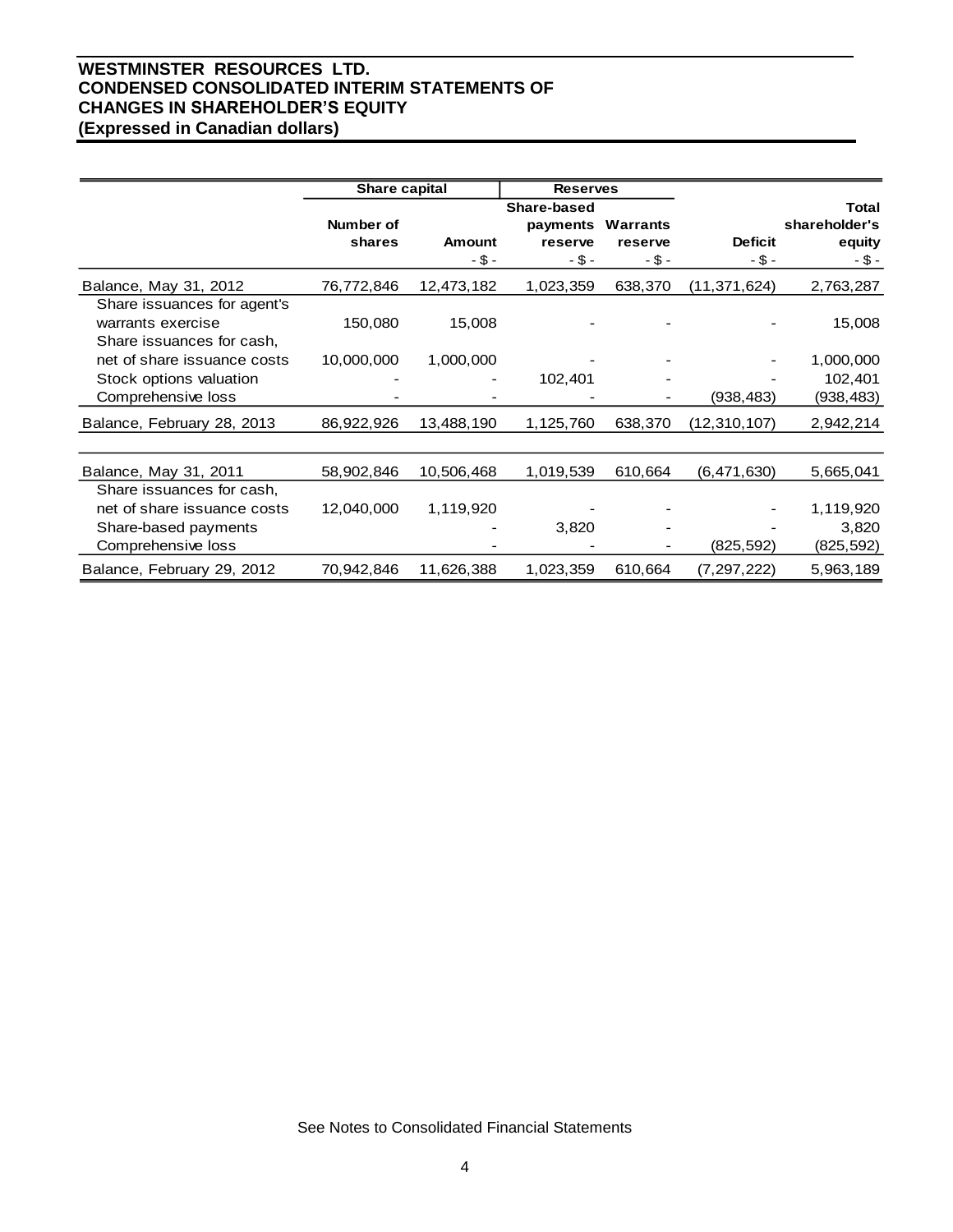## **WESTMINSTER RESOURCES LTD. CONDENSED CONSOLIDATED INTERIM STATEMENTS OF CASH FLOWS (Expressed in Canadian dollars)**

|                                                                     | <b>Nine months ended</b> |               |
|---------------------------------------------------------------------|--------------------------|---------------|
|                                                                     |                          | February 28,  |
|                                                                     | 2013                     | 2012          |
|                                                                     | $- $ -$                  | $- $ -$       |
| Cash flows from operating activities                                |                          |               |
| Net and comprehensive loss                                          | (938, 482)               | (825, 592)    |
| Items not involving cash:                                           |                          |               |
| Share-based payments                                                | 102,402                  | 3,820         |
| Amortization                                                        | 24,387                   | 24,387        |
| Net change in non-cash working capital                              |                          |               |
| Accounts receivable                                                 | (36,071)                 | 36,425        |
| Prepaid expenses and deposits                                       | (5, 445)                 | (54, 301)     |
| Accounts payable and accrued liabilities                            | (64, 364)                | (399, 146)    |
| Cash used in operating activities                                   | (917, 573)               | (1, 214, 407) |
|                                                                     |                          |               |
| Cash flows from investing activities                                |                          |               |
| Purchase of equipment and leaseholds                                | (18, 314)                |               |
| Investment in and expenditures on exploration and evaluation assets | (1, 234)                 | (1, 275, 287) |
| Cash used in investing activities                                   | (19, 548)                | (1, 275, 287) |
|                                                                     |                          |               |
| Cash flows from financing activities                                |                          |               |
| Share capital issued for cash, net of costs                         | 1,015,008                | 1,119,920     |
| Receipt of loans                                                    |                          | 130,000       |
| Cash provided by financing activities                               | 1,015,008                | 1,249,920     |
| Increase (decrease) in cash and cash equivalents                    | 77,887                   | (1, 239, 774) |
|                                                                     |                          |               |
| Cash and cash equivalents, beginning                                | 562,201                  | 1,265,500     |
| Cash and cash equivalents, ending                                   | 640,088                  | 25,726        |
| Cash and cash equivalents consists of:                              |                          |               |
| Cash                                                                | 290,088                  | 25,726        |
| Guaranteed investment certificates                                  | 350,000                  |               |
|                                                                     |                          |               |
|                                                                     | 640,088                  | 25,726        |

**Supplemental cash flow information:**

Interest - -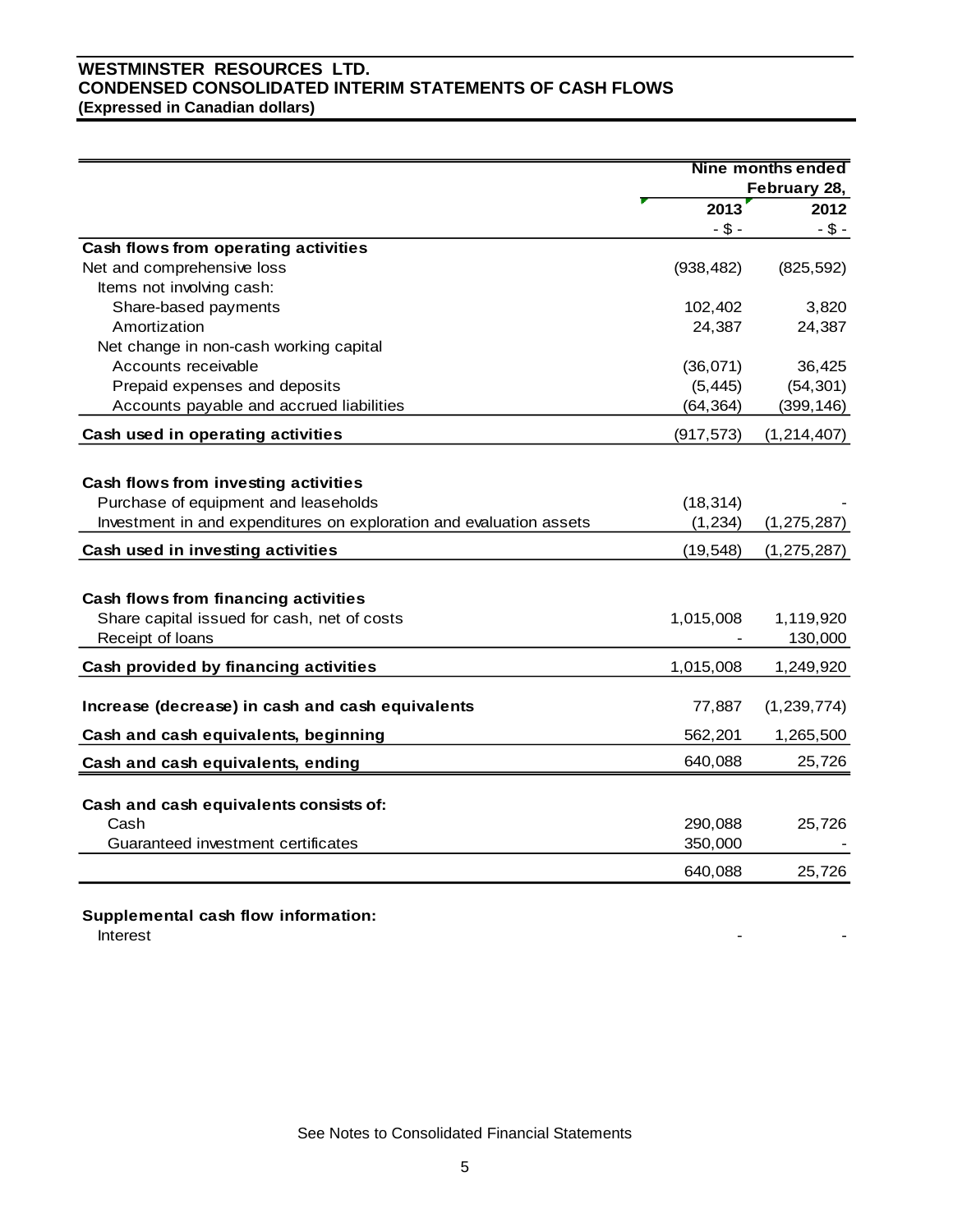#### **1. Nature and Continuance of Operations**

Westminster Resources Ltd. (the "Company") was incorporated under the Business Corporations Act of British Columbia on December 1, 2005. The Company is involved in the acquisition, exploration and development of mineral properties.

The head office, registered address and records office of the Company are located at Suite 488-625 Howe Street, Vancouver BC, Canada V6C 2T6.

These consolidated financial statements have been prepared on a going concern basis, which presumes the realization of assets and discharge of liabilities in the normal course of business for the foreseeable future.

#### **2. Basis of Preparation**

a) Statement of Compliance

The Company is following the same accounting policies and methods of computation in these condensed consolidated interim financial statements as it did in the audited consolidated financial statements for the year ended May 31, 2012.

These condensed consolidated interim financial statements have been prepared in accordance with International Financial Reporting Standards ("IFRS") as issued by the International Accounting Standards Board ("IASB") applicable to the preparation of interim financial statements, including IAS 34, Interim Financial Reporting. These condensed consolidated interim financial statements should be read in conjunction with the audited consolidated financial statements for the year ended May 31, 2012, which have been prepared in accordance with IFRS as issued by the IASB.

These condensed consolidated interim financial statements were authorized for issue by the Board of Directors on January 26, 2013.

b) Basis of Consolidation

These consolidated financial statements include the accounts of the Company and its wholly-owned integrated subsidiaries, Minera Westminster, S.A. de C.V. ("Minera Westminster") and Servicios Westminster, S.A. de C.V. ("Servicios Westminster"). All significant inter-company balances and transactions have been eliminated upon consolidation.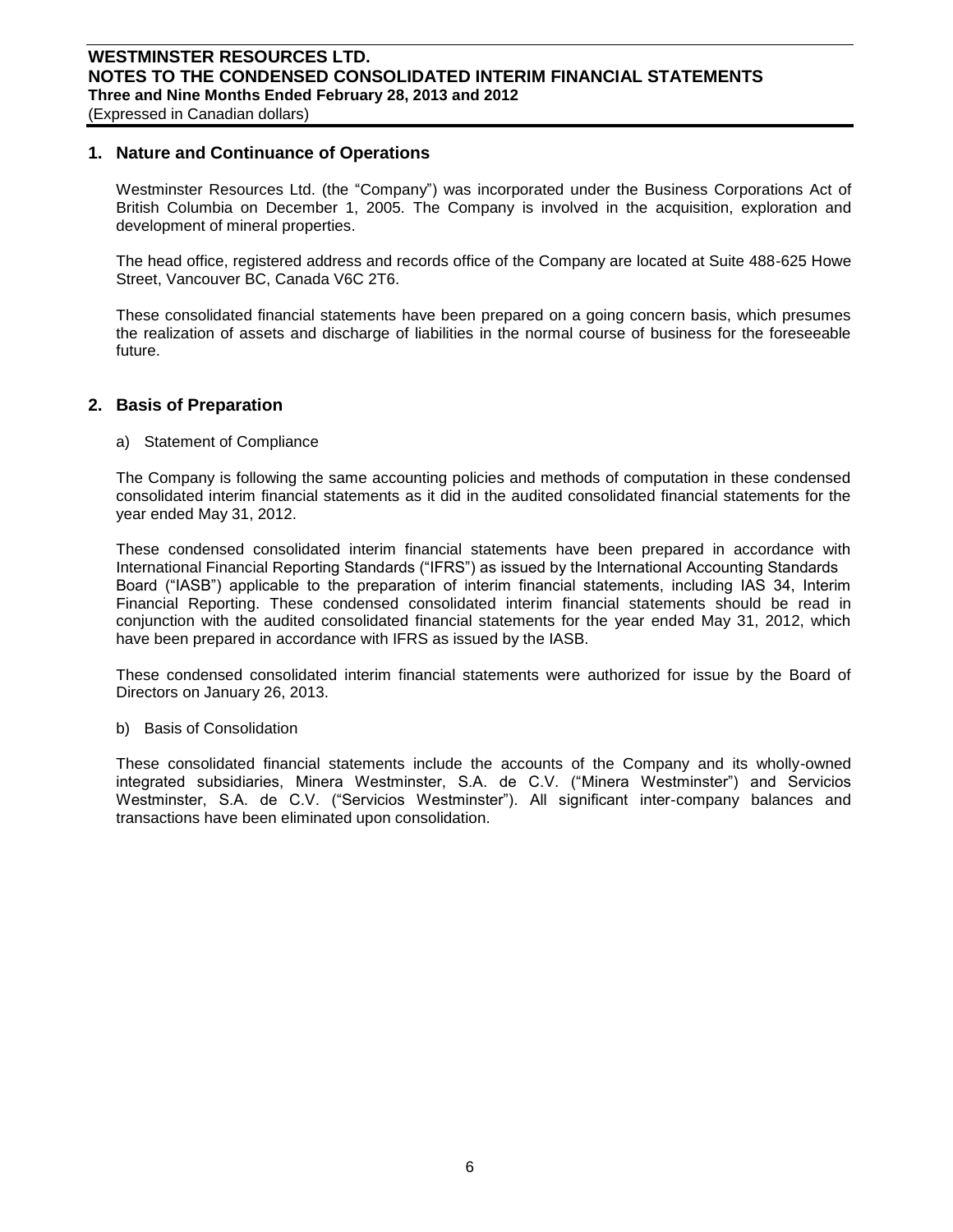## **WESTMINSTER RESOURCES LTD. NOTES TO THE CONDENSED CONSOLIDATED INTERIM FINANCIAL STATEMENTS Three and Nine Months Ended February 28, 2013 and 2012**

(Expressed in Canadian dollars)

## **3. Exploration and Evaluation Assets**

At February 28, 2013 and May 31, 2012 and 2011, the Company's interests in exploration and evaluation assets are located in Sonora, Mexico. Cumulative expenditures incurred are as follows:

|                                   | 2011<br>-\$- | May 31, Addition (write-<br>downs)<br>-\$- | May 31,<br>-\$- | Addition<br>2012 (write-downs)<br>-\$- | February 28,<br>2013<br>-\$- |
|-----------------------------------|--------------|--------------------------------------------|-----------------|----------------------------------------|------------------------------|
| Navojoa Project, Sonora, Mexico:  |              |                                            |                 |                                        |                              |
| Acquisition costs                 | 494,849      | 110,655                                    | 605,504         |                                        | 605,504                      |
| <b>Exploration expenditures</b>   |              |                                            |                 |                                        |                              |
| Assays and reports                | 63,216       | 5,331                                      | 68,547          |                                        | 68,547                       |
| Consulting and engineering        | 154,411      |                                            | 154,411         |                                        | 154,411                      |
| <b>Drilling</b>                   | 160,985      |                                            | 160,985         |                                        | 160,985                      |
| Field expenses                    | 699,707      | 34,830                                     | 734,537         |                                        | 734,537                      |
| Geology and geophysics            | 22,082       |                                            | 22,082          |                                        | 22,082                       |
| Travel                            | 12,263       |                                            | 12,263          |                                        | 12,263                       |
| Write-down                        |              | (1, 140, 000)                              | (1, 140, 000)   |                                        | (1, 140, 000)                |
|                                   | 1,607,513    | (989, 183)                                 | 618,330         | $\frac{1}{2}$                          | 618,330                      |
| El Cobre Project, Sonora, Mexico: |              |                                            |                 |                                        |                              |
| Acquisition costs                 | 151,731      |                                            | 151,731         |                                        | 151,731                      |
| <b>Exploration expenditures</b>   |              |                                            |                 |                                        |                              |
| Property maintenance              | 255,517      | 157,167                                    | 412,684         | 138,540                                | 551,224                      |
| Assays and reports                | 145,731      | 99,825                                     | 245,556         | 2,718                                  | 248,274                      |
| Consulting and engineering        | 230,197      | 219,307                                    | 449,504         |                                        | 449,504                      |
| Drilling                          | 445,888      | 406,666                                    | 852,554         |                                        | 852,554                      |
| Field expenses                    | 1,252,518    | 153,692                                    | 1,406,210       | 63,820                                 | 1,470,030                    |
| Geology and geophysics            | 274,740      | 41,180                                     | 315,920         | 10,000                                 | 325,920                      |
| Travel                            | 80,037       | 46,812                                     | 126,849         | 11,543                                 | 138,392                      |
| Write-down                        |              | (2,400,000)                                | (2,400,000)     |                                        | (2,400,000)                  |
|                                   | 2,836,359    | (1, 275, 350)                              | 1,561,009       | 226,621                                | 1,787,630                    |
| Cumbral Project, Sonora, Mexico:  |              |                                            |                 |                                        |                              |
| <b>Exploration expenditures</b>   |              |                                            |                 |                                        |                              |
| Property maintenance              |              | 100,000                                    | 100,000         |                                        | 100,000                      |
| Assays and reports                |              | 67,127                                     | 67,127          | 157,345                                | 224,472                      |
| Consulting and engineering        |              | 120,954                                    | 120,954         | 249,455                                | 370,408                      |
| Drilling                          |              |                                            |                 | 230,856                                | 230,856                      |
| Field expenses                    |              | 189,769                                    | 189,769         | 581,643                                | 771,413                      |
| Geology and geophysics            |              | 152,386                                    | 152,386         | 314,569                                | 466,955                      |
| Travel                            |              | 30,038                                     | 30,038          | 40,746                                 | 70,784                       |
| Recovery of exploration costs     |              |                                            |                 |                                        |                              |
| (funds received from              |              |                                            |                 |                                        |                              |
| Capstone)                         |              | (500,000)                                  | (500,000)       | (1,800,000)                            | (2,300,000)                  |
|                                   |              | 160,274                                    | 160,274         | (225, 386)                             | (65, 112)                    |
|                                   | 4,443,872    | (2, 104, 258)                              | 2,339,614       | 1,235                                  | 2,340,848                    |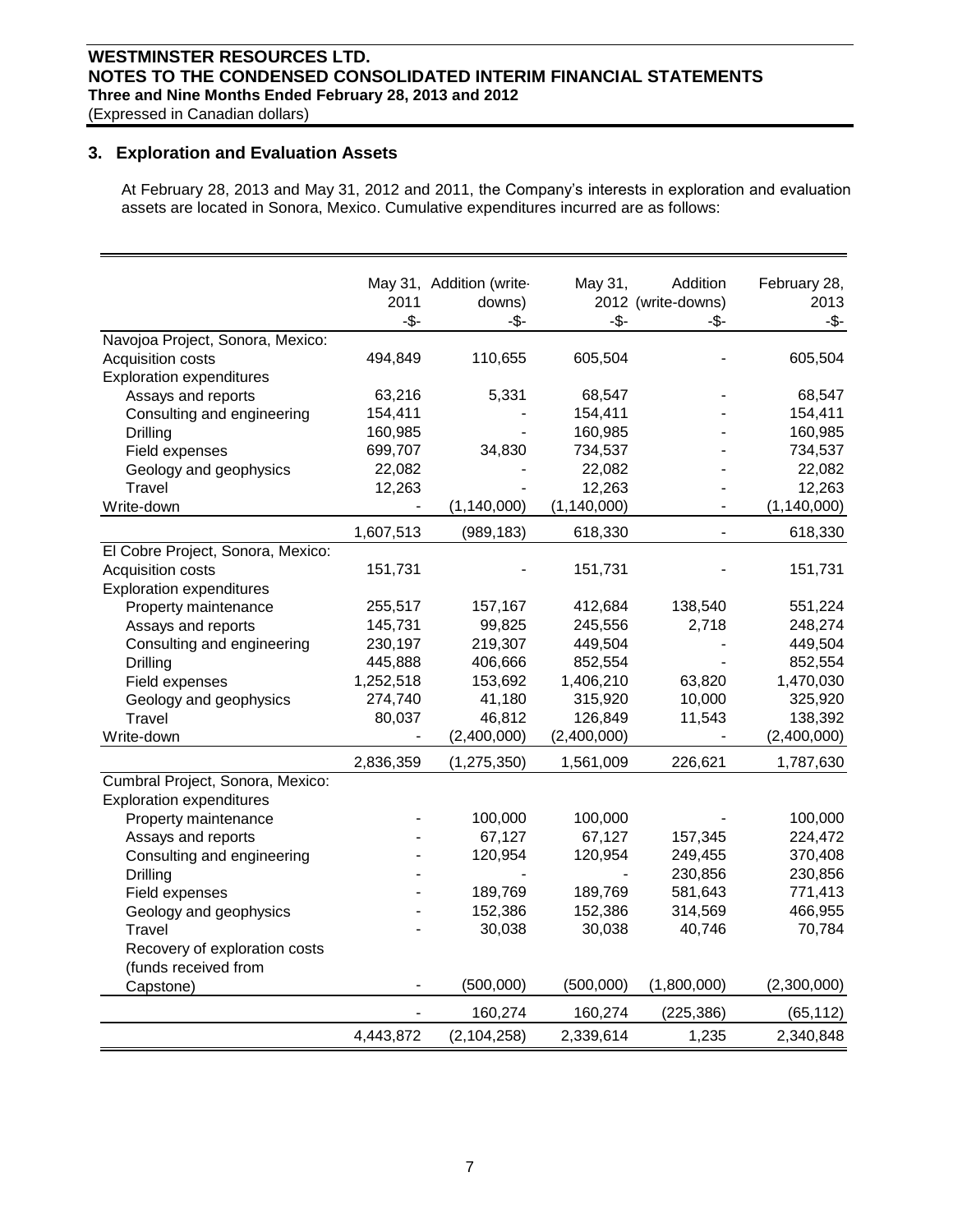#### **4. Share Capital**

- a) Authorized Unlimited number of common shares without par value
- b) Issued:
	- (i) On November 19, 2012, the Company issued 56,640 common shares for the exercise of 56,640 warrants at \$0.10 per share for the proceeds of \$5,664.
	- (ii) On October 31, 2012 the Company completed a non-brokered private placement with Capstone Mining Corp. of 10,000,000 common shares at \$0.10 per share to net the Company \$1,000,000. The shares issued pursuant to the private placement will be legended with a hold period to expire on March 4, 2013.
	- (iii) On August 21, 2012, the Company issued 93,440 common shares for the exercise of 93,440 warrants at \$0.10 per share for the proceeds of \$9,344.
	- (iv) During the year ended May 31, 2012, the Company issued 1,500,000 common shares at \$0.10 per share.
	- (v) On April 13, 2012, the Company completed a non-brokered private placement by issuing 5,830,000 common shares at \$0.15 per share for gross proceeds of \$874,500.
	- (vi) On November 17, 2011, the Company completed a non-brokered private placement by issuing 10,540,000 common shares at \$0.10 per share for gross proceeds of \$1,054,000. Finders' fees totaling \$84,080 were paid and 469,600 agent warrants with a fair value of \$27,706 were issued by the Company. Each agent warrant entitles the holder to acquire one common share at \$0.10 until November 17, 2012.

#### **5. Reserves**

a) Stock Options

The Company has a stock option plan in place that allows for the reservation of common shares issuable under the Plan to a maximum of 10% of the number of issued and outstanding common shares of the Company at any given time. The exercise price of any stock option granted under the plan may not be less than the closing price of the Company's shares on the last business day immediately preceding the date of grant.

Details of the status of the Company's stock options and changes during the periods then ended are as follows:

|                                    | Number of Options | <b>Weighted Average</b><br><b>Exercise Price</b> |
|------------------------------------|-------------------|--------------------------------------------------|
| Outstanding, May 31, 2011 and 2012 | 4,720,000         | \$0.30                                           |
| Granted                            | 2,440,000         | \$0.15                                           |
| Cancelled                          | (1,840,000)       | \$0.33                                           |
| Outstanding, February 28, 2013     | 5,320,000         | \$0.22                                           |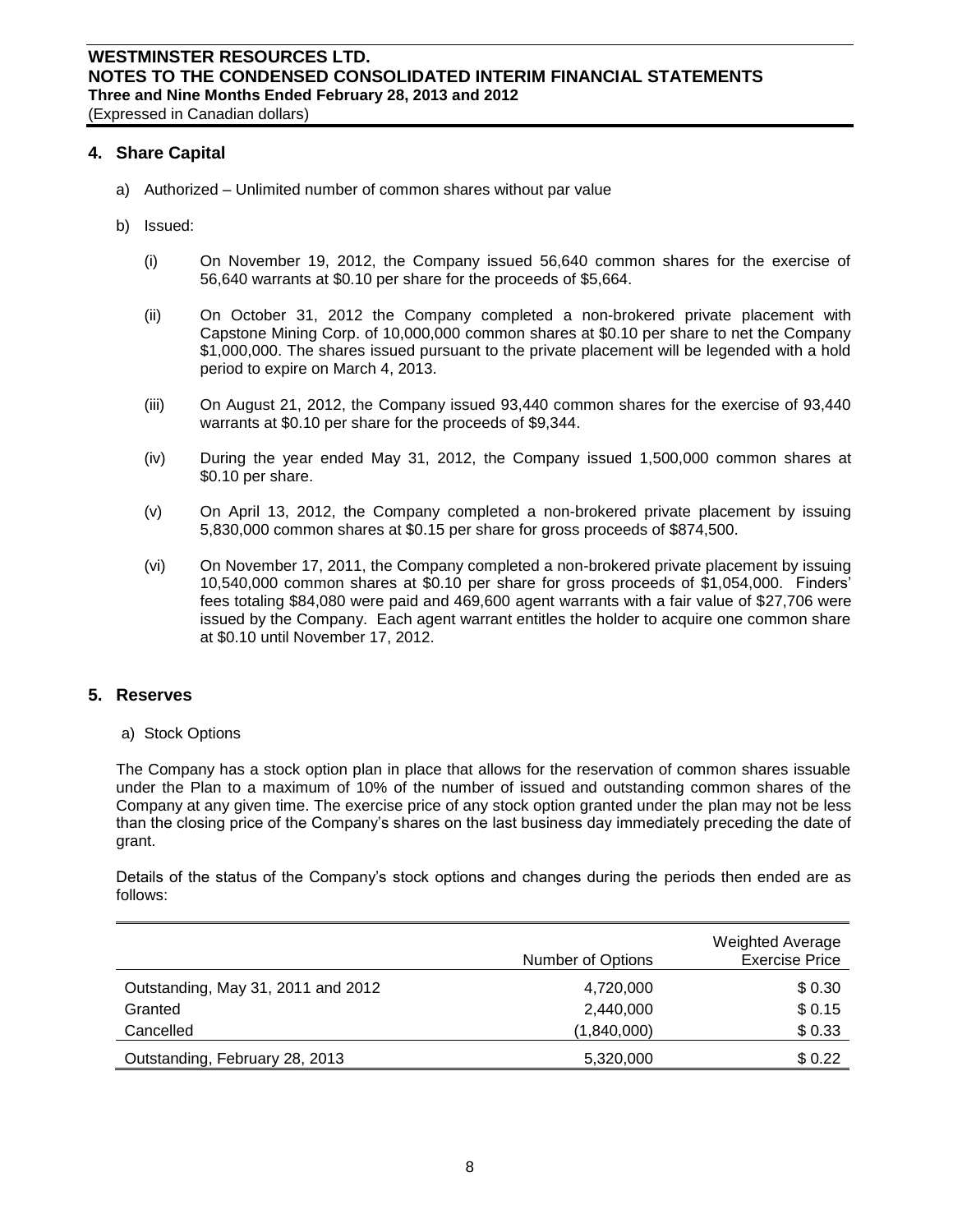## **5. Reserves** (continued)

a) Stock Options (continued)

On June 8, 2012, the Company granted 2,440,000 share purchase options with an exercise price of \$0.15 per share to directors, consultants and employees of the Company, with the options vesting on the grant date. The options will expire on June 8, 2017.

Stock options outstanding are as follows:

|                                                      |                   | February 28, 2013      |                        | May 31, 2012           |                        |
|------------------------------------------------------|-------------------|------------------------|------------------------|------------------------|------------------------|
| <b>Expiry Date</b>                                   | Exercise<br>Price | Options<br>Outstanding | Options<br>Exercisable | Options<br>Outstanding | Options<br>Exercisable |
| 12-Oct-12                                            | \$0.25            |                        |                        | 1,090,000              | 1,090,000              |
| 08-Apr-13                                            | \$0.40            |                        |                        | 200,000                | 200,000                |
| 14-May-14                                            | \$0.35            | 1,020,000              | 1,020,000              | 1,120,000              | 1,120,000              |
| 20-Sep-15                                            | \$0.25            | 1,510,000              | 1,510,000              | 1,560,000              | 1,560,000              |
| 18-Nov-15                                            | \$0.40            | 350,000                | 350,000                | 350,000                | 350,000                |
| $01$ -Feb-16                                         | \$0.50            |                        |                        | 400,000                | 400,000                |
| 08-Jun-17                                            | \$0.15            | 2,440,000              | 2,440,000              |                        |                        |
| Outstanding, end of<br>year                          |                   | 5,320,000              | 5,320,000              | 4,720,000              | 4,720,000              |
| Weighted average<br>remaining<br>contractual life of |                   |                        |                        |                        |                        |
| options                                              |                   | 3.49 years             |                        | 3.22                   | vears                  |

b) Share-based Payments

During the nine months ended February 28, 2013, the Company granted 2,440,000 stock options (2012 - Nil). The fair value of stock options granted in the period was \$102,401 (2012 - \$Nil).

The Company recognized \$Nil (2012 - \$3,820) in share-based payments from vesting of prior year stock options.

The fair value of stock options granted was estimated at the grant date using the Black-Scholes option pricing model, with the following weighted average assumptions for the nine months ended February 28:

|                                        | 2013     | 2012       |
|----------------------------------------|----------|------------|
| Weighted-average grant date fair value | \$0.04   | \$0.28     |
| Expected annual volatility             | 66,00%   | 56.66%     |
| Risk-free interest rate                | 0.89%    | 1.29%      |
| Expected life                          | 5 years  | 3.78 years |
| Expected dividend yield                | 0.00%    | $0.00\%$   |
| Forfeiture rate                        | $0.00\%$ | $0.00\%$   |

Expected volatility was determined based on the historical movements in the closing price of the Company's stock for a length of time equal to the expected life of each option.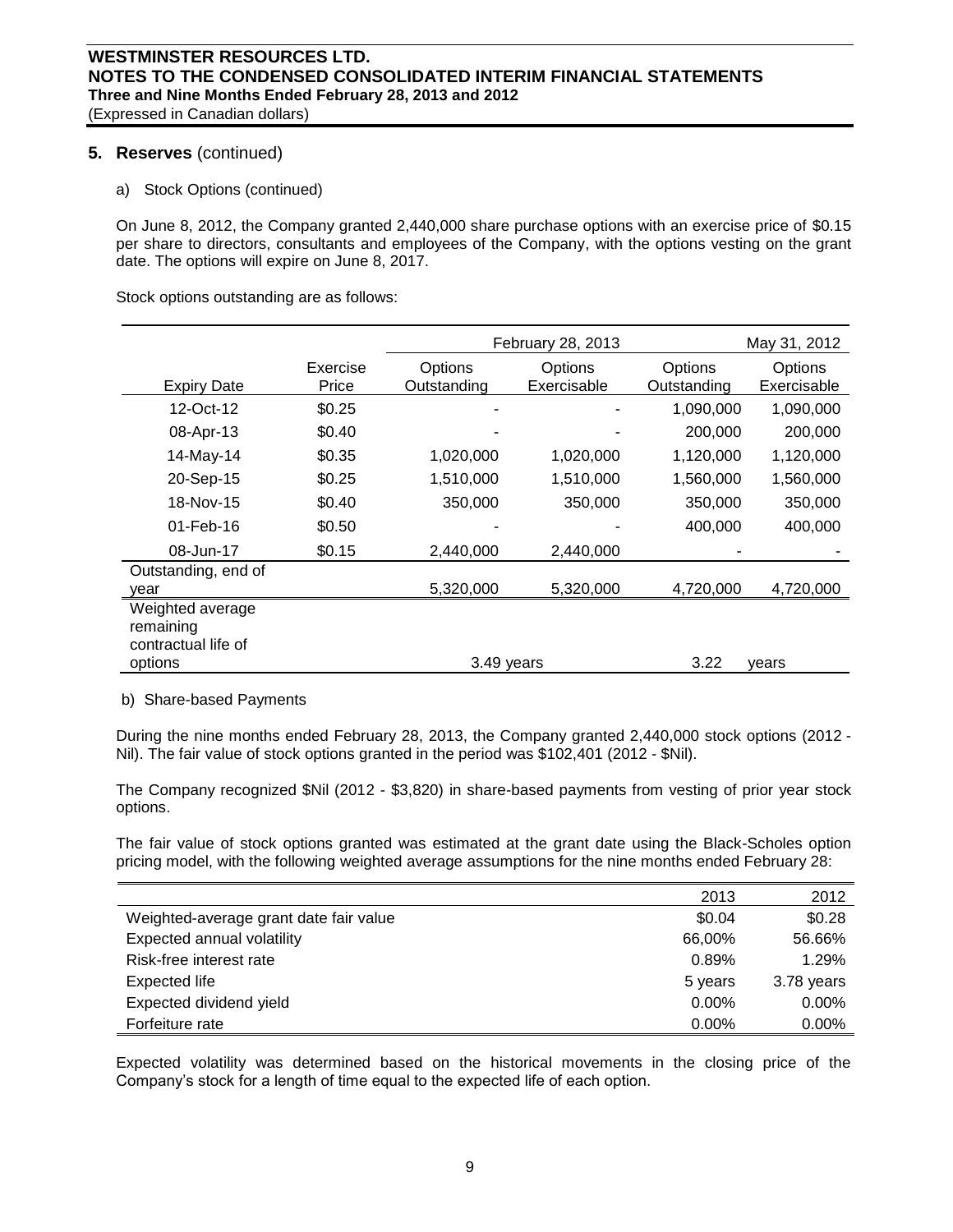## **5. Reserves** (continued)

## c) Warrants

Details of the status of the warrants outstanding are as follows:

|                    |           | February 28, 2013 |               |            | May 31, 2012 |               |
|--------------------|-----------|-------------------|---------------|------------|--------------|---------------|
|                    |           |                   | Weighted      |            |              | Weighted      |
| <b>Expiry Date</b> | Number of | Exercise          | Average Years | Number of  | Exercise     | Average Years |
|                    | Warrants  | Price             | to Expire     | Warrants   | Price        | to Expire     |
| 29-Jun-12          |           |                   | ۰             | 10,311,103 | \$0.35       | 0.08          |
| 09-Nov-12          |           | ۰                 | ٠             | 2,578,199  | \$0.45       | 0.44          |
| 17-Nov-12          |           |                   | ۰             | 469,600    | \$0.10       | 0.47          |
| 18-Nov-12          |           | ۰                 | ۰             | 6,803,200  | \$0.45       | 0.47          |
| 03-Dec-12          |           |                   | ۰             | 757,243    | \$0.47       | 0.51          |
| 14-Dec-12          |           |                   | ٠             | 2,525,280  | \$0.56       | 0.54          |
|                    |           |                   |               |            |              |               |
|                    |           |                   |               | 23,444,625 | \$0.41       | 0.30          |
|                    |           |                   |               |            |              |               |

Continuity of the warrants outstanding is as follows:

|                                | Number of Warrants | <b>Weighted Average</b><br><b>Exercise Price</b> |
|--------------------------------|--------------------|--------------------------------------------------|
| Outstanding, May 31, 2011      | 26,342,525         | \$0.40                                           |
| Issued                         | 469,600            | \$0.10                                           |
| <b>Expired</b>                 | (3,367,500)        | \$0.25                                           |
| Outstanding, May 31, 2012      | 23,444,625         | \$0.41                                           |
| Exercised                      | (150,080)          | \$0.10                                           |
| <b>Expired</b>                 | (23,294,545)       | \$0.41                                           |
| Outstanding, February 28, 2013 |                    |                                                  |

## **6. Related Party Transactions**

During the nine months ended February 28, 2013, the Company entered into the following transactions with related parties, directors and key management personnel. Key management personnel are individuals responsible for planning, directing and controlling the activities of the Company and include certain directors and officers.

Compensation to key management personnel and directors include:

|                                                                  | 2013    | 2012   |
|------------------------------------------------------------------|---------|--------|
|                                                                  | -\$-    | -\$-   |
| Management fees paid to a company controlled by a director       | 90,000  | 67,500 |
| Consulting fees (included in accounting fees) paid to an officer | 15.000  | 9,000  |
|                                                                  | 105,000 | 76,500 |